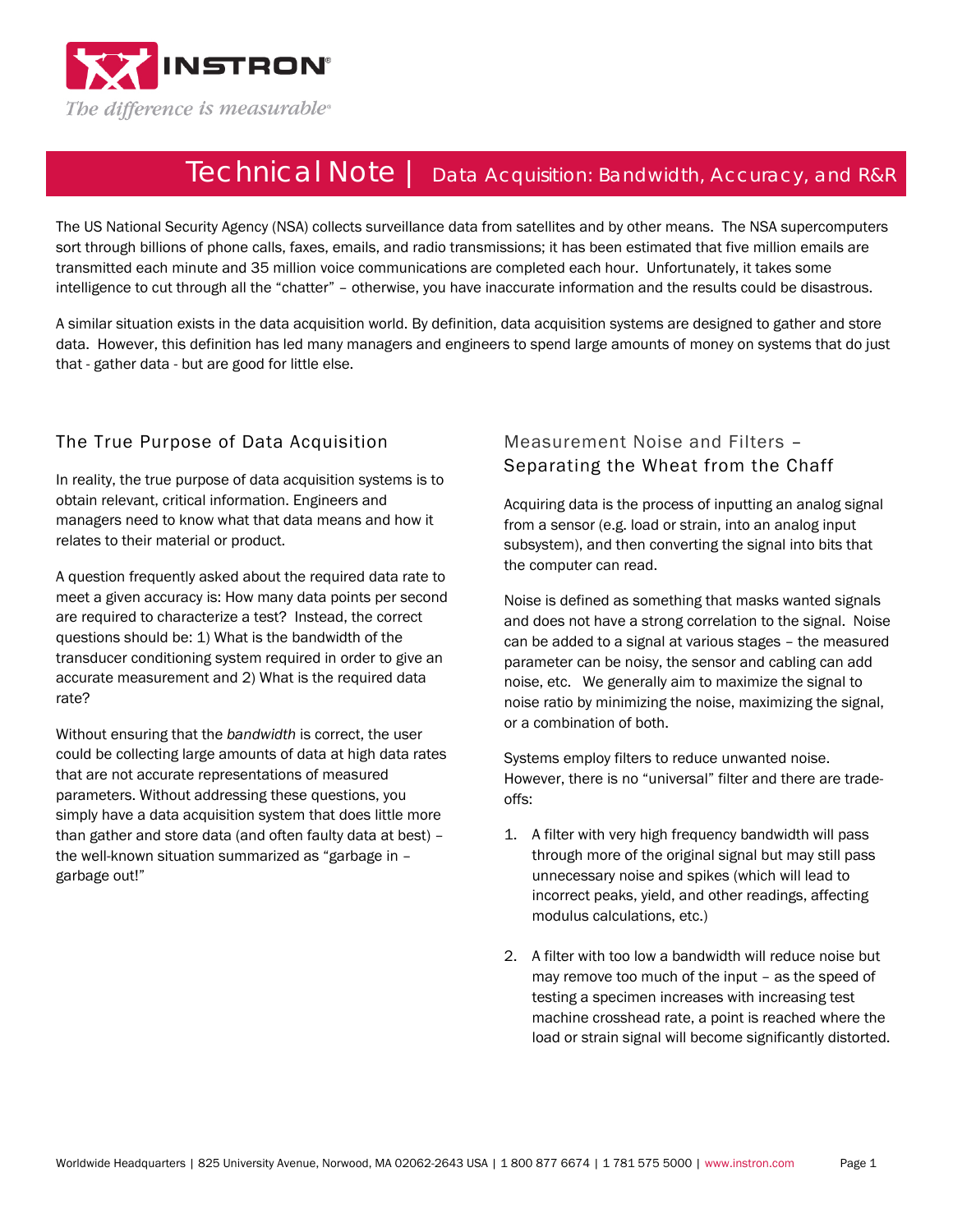

### Bandwidth and Data Rate

In practice, you may never need to deal with noise because the equipment you are using is effective in removing unwanted noise. Most systems have signal conditioning with filtering at a set bandwidth (similar to radios or music players without equalizers). ASTM [ref STP 1208] reported that for tests lasting 10 seconds, the bandwidth need not exceed 0.3 Hz for less than a 1% error and the data sampling rate need not to exceed  $0.3 \times 31 = 9.3$  points per second. ASTM E1856 states that a bandwidth of at least 0.2 Hz was usually sufficient for ASTM E8 test conditions.

However, the requirements change if the test has sharp spikes with peaks that must be measured accurately. A test of 1 second would require a bandwidth of 20 Hz and a data rate of  $20 \times 31 = 620$  points per second.

Historically, if the bandwidth is not available, the test must be run proportionately slower - which may be impractical since materials may be strain-rate sensitive or when the operator wants to simulate real life test conditions.

Instron<sup>®</sup> 5900 Series and Selectable 10. 100 Hz Bandwidths

ASTM E8, ASTM D680, and the majority of standard tests last much longer than 1 - 2 seconds and a 10 Hz bandwidth is sufficient and proven in thousands of customer applications.

However, there are some test applications beyond the practical range of the 10 Hz default setting. Conditions beyond the range of a 10 Hz bandwidth setting may be:

- Events shorter than 40 milliseconds will have an effect (load-displacement phase/timing)
- Events shorter than 40 milliseconds could truncate a significant peak
- Any test or cycle on the order of 1 2 seconds
- "Quick" peaks, e.g. during peel or composite tests



"It is difficult to give an exact number for the minimum required bandwidth of a quasi-static testing machine, but it is important to ensure that the response being observed during a test is not limited by the bandwidth of the testing machine. On the other hand, an excessively high bandwidth can be detrimental to the system's performance as accuracy may degrade and noise may increase."

- ASTM E1856



The Instron 5900 Testing Systems offers both a 10 Hz and 100 Hz bandwidth setting and the higher bandwidth should be used for test events less than 40 msec or tests lasting less than 2 seconds.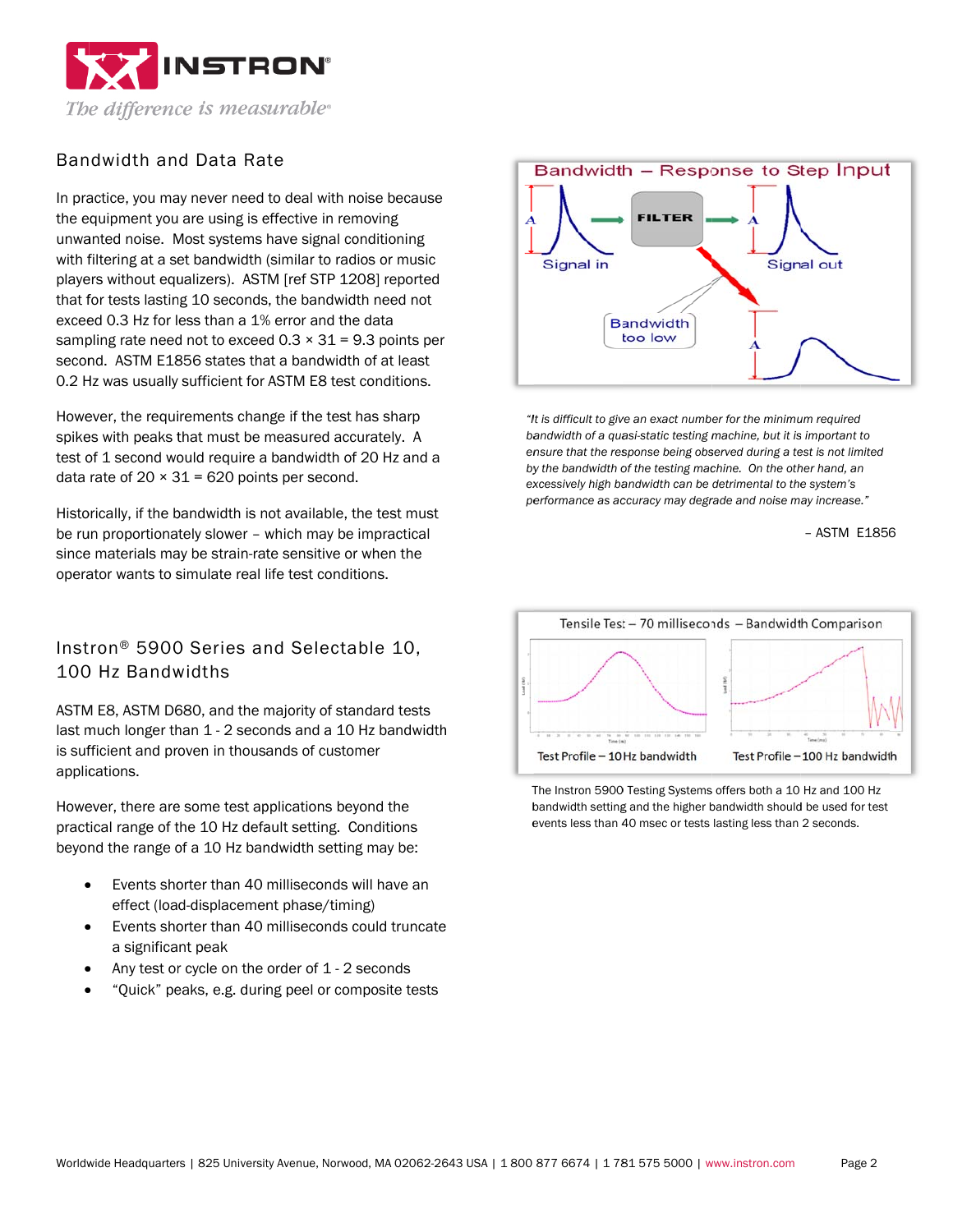

# Bandwidth Effects on Accuracy, Repeatability and Reproducibility

To ensure the benefit derived from using measurement data is of value and cost effective: attention must be focused on the quality of the measurement data. Most common reasons for low-quality data include system inaccuracy and too much variation in the measurement data.

A testing system with an inappropriately high bandwidth would have a large amount of noise in its data and may not be appropriate for any material or product analysis since the system's variation may mask the variation of the test sample itself. Too much noise present in the initial slope of the test curve can lead to errors in calculating modulus, data spikes can mistakenly be reported as peaks and troughs, etc. "R&R" would be adversely affected due to higher variability, leading to more parts rejection and troubleshooting.

A testing system with too low a bandwidth would miss important test data, including recording the test's actual load vs. displacement/strain profile - leading to incorrect modulus and energy calculations (most likely lower values). and incorrect reporting of preset, peak, and break values. Accuracy of test measurements and calculated results are severely affected.

Some systems may try to use an extremely high bandwidth for capturing a single point, e.g. peak load, while using a much lower bandwidth for test data acquisition (otherwise, they will overflow with data). In such cases, it cannot be determined whether the peak point was actually a spike due to excessive noise.





#### Summary

Bandwidth has historically been neglected as a data acquisition parameter due to simple assumptions and the inability to observe a physical pen's slew rate when technology evolved from chart recorders to digital data acquisition.

Instron® research and customer applications have verified that a 10 Hz bandwidth setting has been an ideal compromise for ensuring accurate readings and minimizing noise in the maiority of test applications. Lower bandwidths, e.g. 1 Hz used on other systems, distort the actual test profile and result in lower measurements, e.g. peel tests.

However, even a 10 Hz bandwidth has limitations in extremely fast events, e.g. 40 msec or less transitions, or tests of 1-2 seconds. An Instron 5900 Series System set to a 100 Hz bandwidth, coupled with the required faster data sampling rates, should be considered for such test applications.

Understanding bandwidth and having the flexibility to adjust settings can lead to higher test measurement and results accuracy, repeatability and reproducibility.